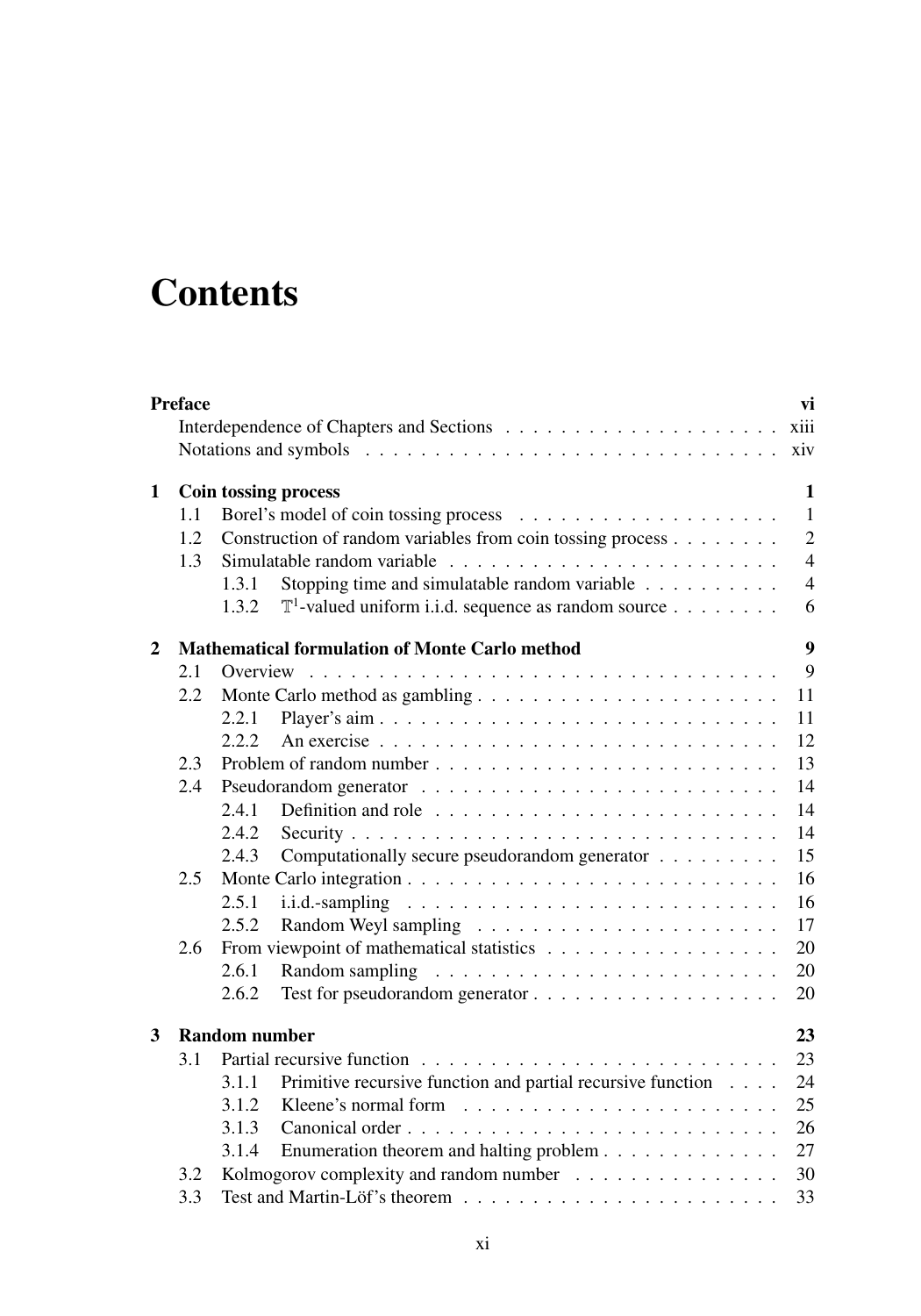|   |       | 3.3.1                                                                     | Formulation of test and universal test                                           | 34  |  |  |  |  |  |  |
|---|-------|---------------------------------------------------------------------------|----------------------------------------------------------------------------------|-----|--|--|--|--|--|--|
|   |       | 3.3.2                                                                     |                                                                                  | 36  |  |  |  |  |  |  |
|   | 3.4   |                                                                           |                                                                                  | 37  |  |  |  |  |  |  |
|   | 3.5   |                                                                           |                                                                                  | 39  |  |  |  |  |  |  |
|   | 3.6   |                                                                           |                                                                                  | 40  |  |  |  |  |  |  |
| 4 |       |                                                                           | <b>Pseudorandom generator</b>                                                    | 43  |  |  |  |  |  |  |
|   | 4.1   |                                                                           | Computationally secure pseudorandom generator                                    | 43  |  |  |  |  |  |  |
|   |       | 4.1.1                                                                     |                                                                                  | 43  |  |  |  |  |  |  |
|   |       | 4.1.2                                                                     | Computational security and Monte Carlo method                                    | 44  |  |  |  |  |  |  |
|   |       | 4.1.3                                                                     |                                                                                  | 45  |  |  |  |  |  |  |
|   | 4.1.4 |                                                                           |                                                                                  |     |  |  |  |  |  |  |
|   | 4.2   | Pseudorandom generator by means of Weyl transformation                    |                                                                                  |     |  |  |  |  |  |  |
|   |       | 4.2.1                                                                     |                                                                                  |     |  |  |  |  |  |  |
|   |       | 4.2.2                                                                     |                                                                                  |     |  |  |  |  |  |  |
|   |       | Formula of finite dimensional distributions and disappearance of<br>4.2.3 |                                                                                  |     |  |  |  |  |  |  |
|   |       |                                                                           |                                                                                  | 52  |  |  |  |  |  |  |
|   |       | 4.2.4                                                                     | A priori estimate of finite dimensional distributions                            | 54  |  |  |  |  |  |  |
|   | 4.3   |                                                                           |                                                                                  | 57  |  |  |  |  |  |  |
|   |       | 4.3.1                                                                     |                                                                                  | 57  |  |  |  |  |  |  |
|   |       | 4.3.2                                                                     | Proof of Theorem 4.13 $\dots \dots \dots \dots \dots \dots \dots \dots \dots$    | 59  |  |  |  |  |  |  |
|   |       | 4.3.3                                                                     |                                                                                  | 65  |  |  |  |  |  |  |
|   |       | 4.3.4                                                                     |                                                                                  | 72  |  |  |  |  |  |  |
|   |       | 4.3.5                                                                     | Precise estimate of exponential decay of two-term correlation                    | 80  |  |  |  |  |  |  |
| 5 |       |                                                                           | <b>Monte Carlo integration</b>                                                   | 85  |  |  |  |  |  |  |
|   | 5.1   |                                                                           |                                                                                  | 85  |  |  |  |  |  |  |
|   | 5.2   |                                                                           | Random Weyl sampling (Part 2) $\ldots \ldots \ldots \ldots \ldots \ldots \ldots$ | 88  |  |  |  |  |  |  |
|   |       | 5.2.1                                                                     |                                                                                  | 88  |  |  |  |  |  |  |
|   |       | 5.2.2                                                                     |                                                                                  | 91  |  |  |  |  |  |  |
|   |       | 5.2.3                                                                     | Another example of pairwise independent random variables                         | 95  |  |  |  |  |  |  |
|   | 5.3   | i.i.d.-sampling for simulatable random variables                          |                                                                                  |     |  |  |  |  |  |  |
|   | 5.4   |                                                                           |                                                                                  |     |  |  |  |  |  |  |
|   |       | 5.4.1                                                                     |                                                                                  | 98  |  |  |  |  |  |  |
|   |       | 5.4.2                                                                     |                                                                                  | 99  |  |  |  |  |  |  |
|   |       | 5.4.3                                                                     |                                                                                  |     |  |  |  |  |  |  |
|   |       | 5.4.4                                                                     | Comparison between i.i.d.-sampling and DRWS 102                                  |     |  |  |  |  |  |  |
|   |       | 5.4.5                                                                     | Limit theorem for convergence of DRWS 103                                        |     |  |  |  |  |  |  |
| 6 |       | Implementation                                                            |                                                                                  | 113 |  |  |  |  |  |  |
|   | 6.1   |                                                                           |                                                                                  |     |  |  |  |  |  |  |
|   |       | 6.1.1                                                                     |                                                                                  |     |  |  |  |  |  |  |
|   |       | 6.1.2                                                                     |                                                                                  |     |  |  |  |  |  |  |
|   | 6.2   |                                                                           |                                                                                  | 115 |  |  |  |  |  |  |
|   |       | 6.2.1                                                                     |                                                                                  |     |  |  |  |  |  |  |
|   |       | 6.2.2                                                                     | Specification of constant and function 120                                       |     |  |  |  |  |  |  |